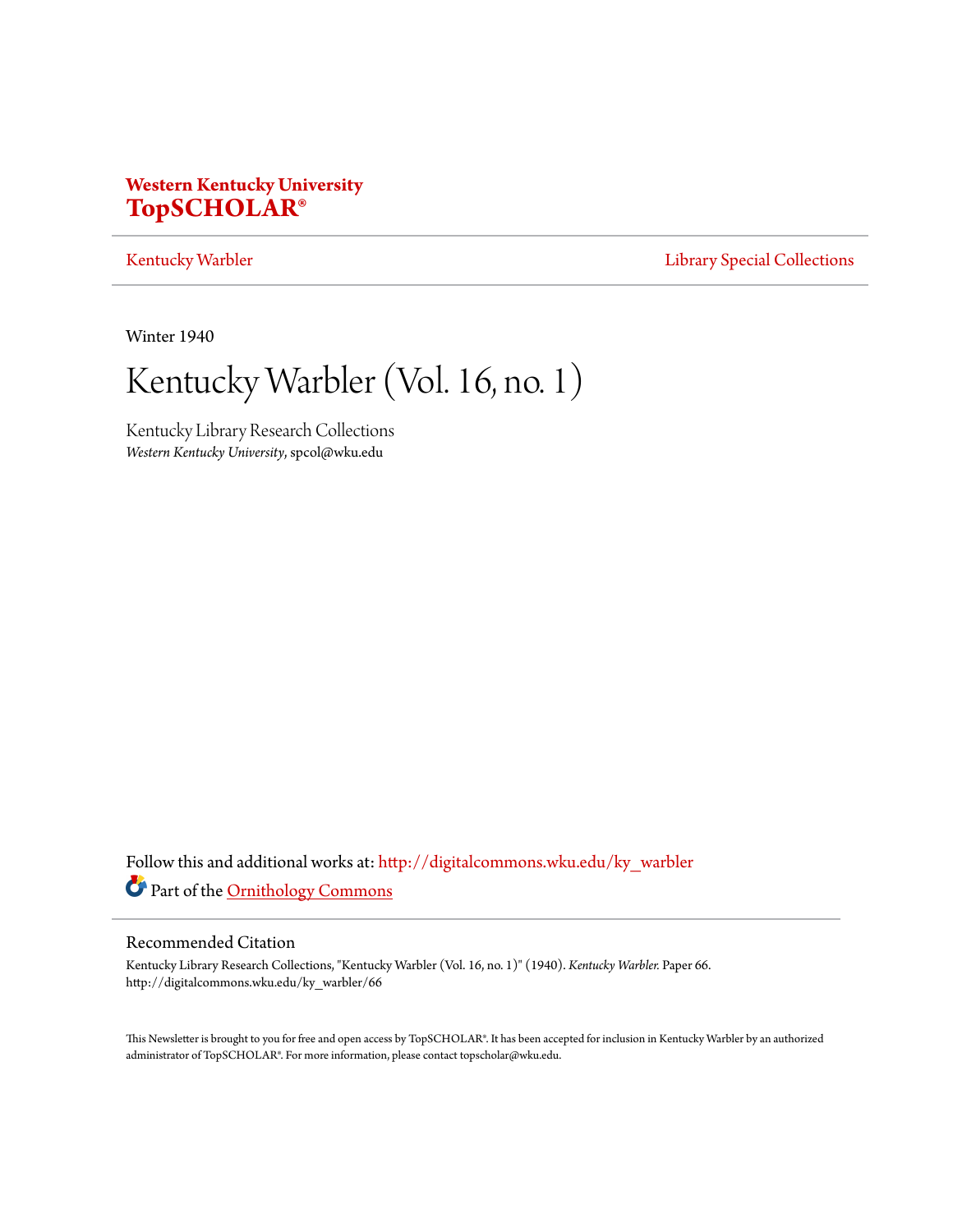

Kenturky

"To sift the sparkling from the dull, and the true



Warbler

from the false, is the aim of every Ornithologist.'

Volume XVI

#### WINTER, 1940 No.1

#### OUR FALL RIEEXINGS

The fifteenth annual fall meeting of the Kentucky Ornithological Society was held at Paducah on Friday and Saturday, October 20 and 21. On Friday evening at the Irvin Cobb Hotel we were greeted by representatives of the Paducah Junior Chamber of Commerce; to this greeting Dr. Gordon Wilson responded by giving a brief history of the society. Major Joseph Brown, the head of the Conservation<br>Department of Kentucky, discussed the attitude of his department<br>toward wild life in Kentucky. Mr. James Boswell Young read an<br>interesting paper on "Bird Ban choicest experiences as a bander.

Saturday, October 21, was devoted to two outings and an evening program. The first outing took us to Lake Genevieve, a good-sized private lake near Reidland; in the afternoon we went to some reprivate lake near Reidland; in the afternoon we went to some re forestation projects, led by Mr. Forrest Dursind, of the Soil Conserva tion Service. In spite of the very dry and warm weather we had good success in finding birds: Bluebird, Robwhite, Red-winged Black-bird, Catbird, Cardinal, Crow, Brown Creeper, Dove, Flicker, Gold-finch, Bronzed Grackle, P Hawk, Marsh Hawk, Blue Jay, Junco, Killdeer, Kingfisher, Goldencrowned Kinglet, Meadowlark, Prairie Horned Liark, Mockingbird, Phoebe, Robin, Solitary Sandpiper, Field Sparrow, Song Sparrow, Swamp Sparrow, White-throated Sparrow, English Sparrow, Tufted Titmouse, Hermit Thrush, Towhee, Myrtie Warbler, Downy Woodpecker, Hairy Woodpecker, Red-headed Woodpecker, Red-hellied Woodpecker, Bewick's Wren, Carolina Wren, Winter Wren, Black Vulture, Turkey Vulture, Three Woodpecker

In the evening, again at the Irvin Cobb Hotel, Dr. Wilson dis cussed "Methods of Bird Study," and Mr. Forrest Durand spoke on "Efforts of the Soil Conservation Service to Improve Conditions for Bird Life in Kentucky."

Because there were so few of our members present, the business session was postponed until the meeting of the Wilson Ornithological Club, in Louisville, on Friday, November 24, where the following officers were elected for the next year:

President—^Miss Evelyn Schneider, Louisville.

yice-President—Dr. L. Y. Lancaster, Bowling Green.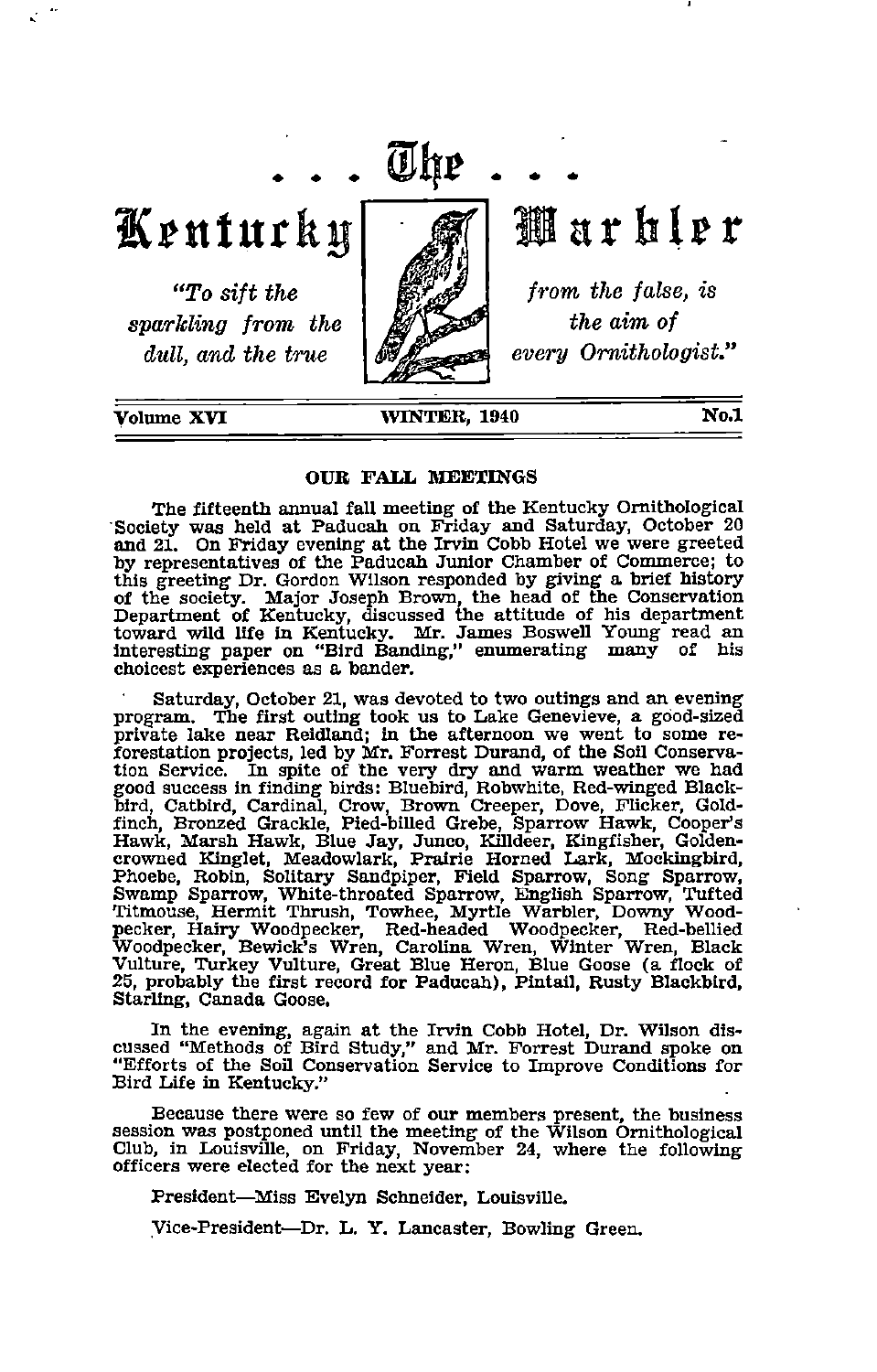$\mathbb{L}^{\infty}$ 

Secretary-Treasurer—^Mr. Virgil D. King, Falmouth. Councillors—

Eastern—Major Victor K. Dodge, Lexington.

Central—Mr. Floyd S. Carpenter, Louisville.

Western—Miss Shirley Durham, Paducah.

Former Presidents—Dr. T. Atchison Frazer, Marion; Mr. B. C. Bacon, Madisonville; Dr. GordonWilson, Bowling Green; Mr.

Burt L. Monroe, Louisville.<br>A committee was appointed to revise the constitution and present A committee was appointed to revise the constitution and present it at the spring meeting. The Pindar Fund was authorized to be invested in Building and Loan stock. Numerous discussions were given about bird study and protection. There were twenty-five mem bers present and voting.

## CHRISTMAS CENSUSES

We have an excellent number of Christmas censuses, from our members within the state and from some of our members in Tennes see, Indiana, and Michigan. There are 86 species on the State lists, a new high for us. The editor wishes to thank every one of the contributors for making this our best census. contributors for making this our best census.<br> $* * * * * *$ 

Nashville Tenn. (Radnor Lake, Overton Hills, Warner Parks, Bellmeade, Westmeade, Hill Estate, River Road and bottoms, Paradise, Marrowbone Lake, and suburbs of Nashville). Dec. 24: 4 A. M. to 5 P. M. Ground bare and wet; n miles afoot; Party III, 3 observers,  $6\frac{1}{2}$  hours, 2 miles afoot; Party IV, 3 observers, 5 hours, 3 miles afoot; Party VI, 2 observers, 7 hours, 3 miles afoot. Total 5 miles afoot. Total miles afoot, 33; total hours afoot, 37. Horned Grebe, 2 (on Cumber-<br>land River): Pied-billed Grebe. 1; Common Mallard, 9; Black Duck 21; Gadwall, 1; Ring-necked Duck, 23; Lesser Scaup, 10; American Golden-eye, 5; Hooded Merganser, 21; Turkey Vulture, 7; Slack<br>Wulture, 57; Sharp-shinned Hawk, 2; Cooper's Hawk, 2; Red-tailed<br>Wulture, 57; Sharp-shinned Haw Owl, 1; Screech Owl, 1; Great Horned Owl, 3; Barred Owl, 2; King<br>fisher, 4; Flicker, 60; Pileated Woodpecker, 5; Red-bellied Wood pecker, 13; Yellow-bellied Sapsucker, 2; Hairy Woodpecker, 10;<br>Downy Woodpecker, 40; Phoebe, 4; Horned Lark, 210; Blue Jay. 26;<br>Crow, 350; Carolina Chickadee, 102; Tufted Titmouse, 60: White-<br>breasted Nuthatch, 4; Brown Cr bird, 314; Bronzed Grackle, 4 (a flock of 1,500 seen two days later); Cowbird, 30; Cardinal, 285; Purplo Finch, 45; Goldfinch. 54; Towhee. 47- Savannah Sparrow, 4; Slate-colored Jimco, 252; Field Sparrow, 62; White-crowned Sparrow, 14; White-throated Sparrow, 260; Fox Sparrow, 16; Swamp Sparrow, 59: Song Sparrow, 55. Total, 68 ext, Southinan Sparrow, 14; White-throated Sparrow, 260; Fox<br>Sparrow, 16; Swamp Sparrow, 59; Song Sparrow, 55. Total, 68<br>species; 15.007 individuals. A Red-headed Woodpecker was seen on December 26.

—Mr. and Mrs. B. H. Abernathy, Paul Bryant, John B. Calhoun,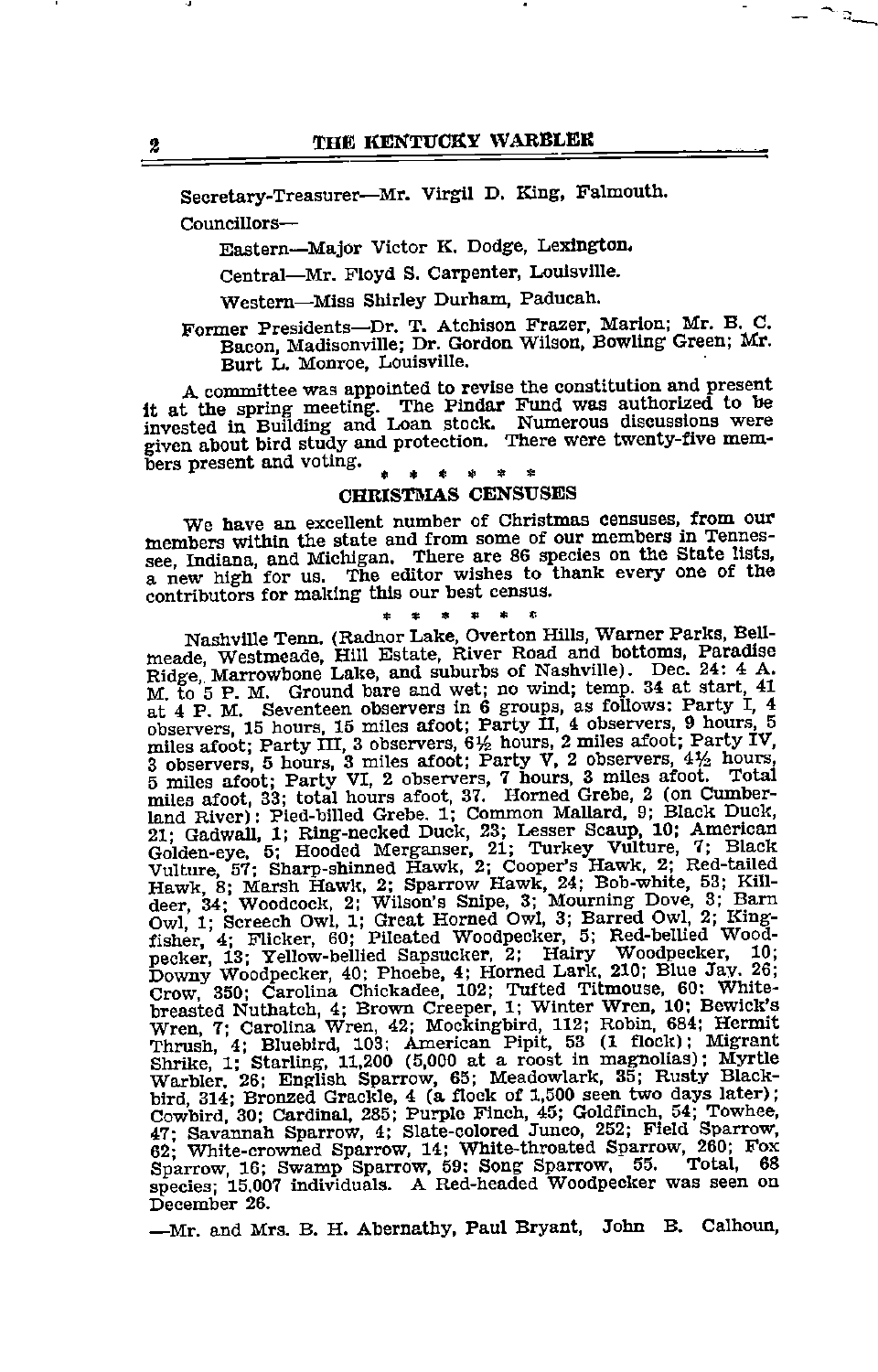Albert F. Ganier (compiler), Conrad Jamison, Mr. and Mrs. F.<br>C. Laskey, Mary Lee, Francis Lawrence, Arthur McMurray, C. B. Pearson, John Pritchett, Leo Rippy, Jr., J. A. Robins, William Simpson, H. S. Vaughn, and G. B. Woodring. (Twenty-fifth annual census of Nashville Chapter, Tennessee Ornithological Society).

9 o A-. e « »

Johns Rim, Carter County—^December 26; 9:00 A. M. to 4:15 P. M. Cloudy, with about two inches of snow; temp. 28 to 34. About 8 miles on foot in wooded and open-field aceas. Sharp-shinned Hawk, 1; Red-shouldered Hawk, 1; Mourning Dove, 19; Flicker, 4; Downy Woodpecker, 1; Crow, 9; Carolina Chickadee, 22; Tufted Titmouse, 12; Carolina Wren, 7; Hermit Thrush, 1; Starling, 5; Cardinal, 22; Goldfinch, 4; Red-eyed Towhee, 1; Slate-colored Junco, 58; Tree Sparrow, 25; Field Sparrow, 20; Song Sparrow, 42. Total, 18 species, 254 individuals.

—ERCEL KOZEE.

#### <sup>9</sup> » « « ,4 <sup>a</sup>

Anchorage, (Anchorage, areas around Worthington, O'Bannon, Harrod's Creek, and Gotion; Ohio River; and connecting roads). Dec. 23; 3 A. M. to 5 P. M. overcast, snow in afternoon; wind, light, south east; temp. 29 at start, 35 at return. Observers in groups as fol lows: Party I, 1 observer, 7 hours, 5 miles afoot; Party II, 1 observer, 6 hours, 3 miles afoot; Party III, 2 observers, 7 hours, 2 miles afoot; Party IV, 2 observers, 5 hours, 4 miles afoot; each party also worked from cars at some times. Total miles afoot, 14; total miles by auto, 65; total hours, 25. Common Loon, 1; Horned Grebe, 3; Great Blue Heron, 1; Common Mallard, 1000 (est.); Black Duck (probably both races), 1500 (est.); Pintail, 7; Ring-necked Duck, 10; Lesser Scaup Duck, 34; American Golden-eye, 2; Bufflehead, 3; Ruddy Duck, 1; Hooded Merganser, 14; American Merganser, 10; Cooper's Hawk, 3; Red-tailed Hawk, 2; Red-shouldered Hawk, 4; Bald Eagle, 1; Marsh Hawk, 2; Sparrow Hawk, 35; Bob-white, 1 covey (number undeter mined); Killdeer, 3; Herring Gull, 43; Ring-billed Gull, 3; Mourning Dove, 150 (est. of 1 flock); Screech Owl, 3; Great Horned Owl, 2; Barred Owl, 1; Belted Kingfisher, 3; Flicker, 5; Red-bellied Woodpecker, 14; Red-headed Woodpecker, 1; Yellow-bellied Sapsucker, 1; Hairy Woodpecker, 4; Downy Woodpecker, 34; Northern Homed Lark 25 (est.); Prairie Horned Lark, 275 (est. of one flock of about<br>300, mixed); Blue Jay, 22; Crow, 600 (est.); Carolina Chickadee, 83; Tufted Titmouse, 125; White-breasted Nuthatch, 7; Brovm Creeper, 2; Winter Wren, 2; Carolina Wren, 23; Mockingbird, 13; Robin, 1; Bluebird, 15; Golden-crowned Kinglet, 15; Ruby-crowned Kinglet, 3; Migrant Shrike, 1; Starling, 2000 (est.); English Sparrow, 400 (est.); Meadowlark, 44; Red-winged Blackbird, 3; Bronzed Grackle, 1; Cow-bird, 1; Cardinal, 140; Purple Pinch, 11; Goldfinch, 3; Towhee, 2; Slate-colored Jimco, 550 (est.); Tree Sparrow, 175; Field Sparrow, 4; White-crowned Sparrow, 16; White-throated Sparrow, 31; Fox Sparrow, 1; Swamp Sparrow, 3; Song Sparrow, 28. Total, 68 species; 7681 (est.) individuals. The following species were also seen during 7681 (est.) individuals. The following species were also seen during the week of the census: Baldpate (2) and Black Vulture (1) on Dec. 17 and Rough-legged Hawk (1) on Dec. 21. The Great Blue Heron was observed, with binoculars and 25x telescope at <sup>250</sup> yards, in flight over the river.

—E. C. Hume, Jr., James LaPollette, Robert M. Mengel, and Burt L. Monroe (Members of the Rafinesque Ornithological Club).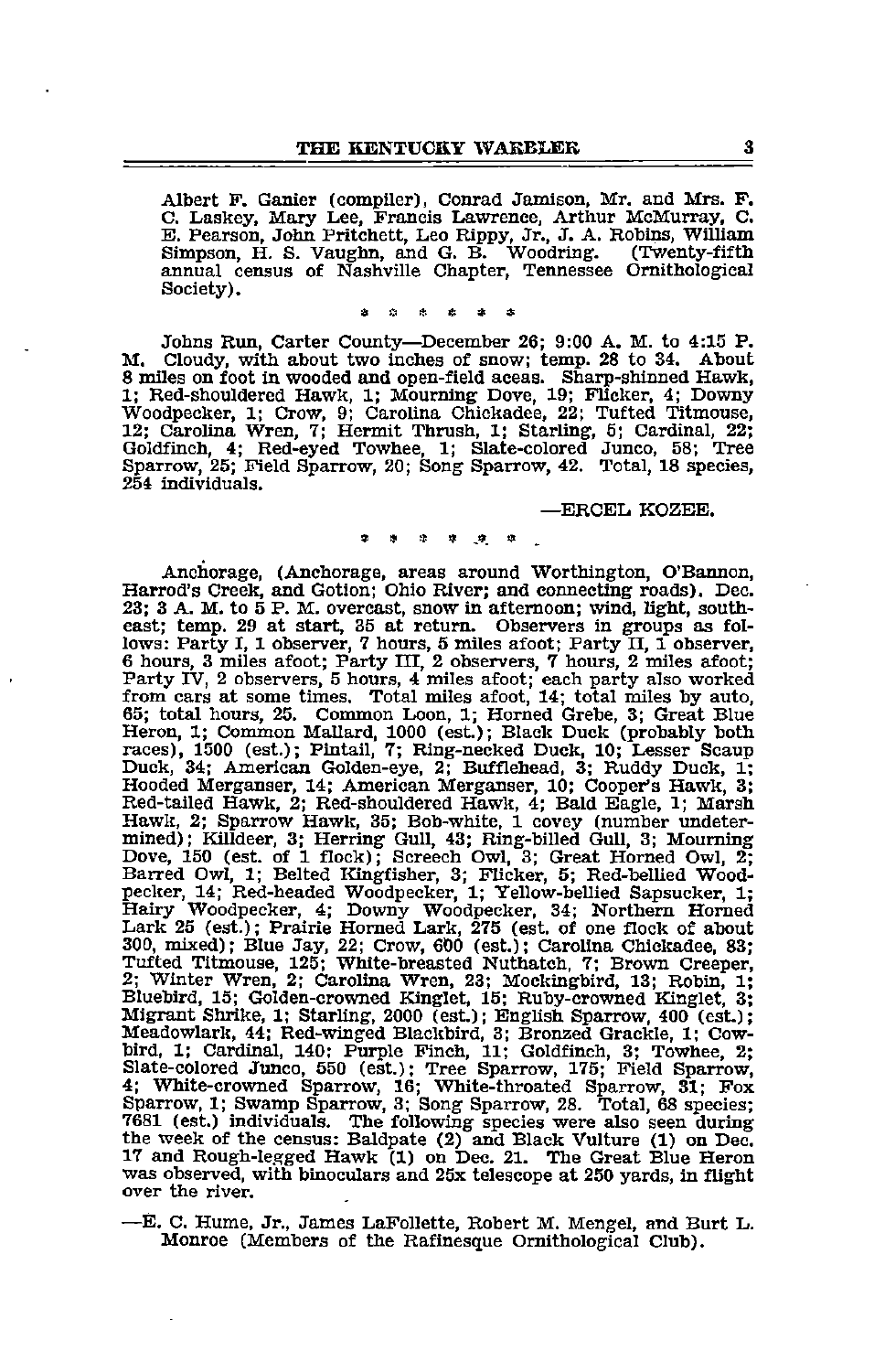Falmouth (Watershed of Middle Fork of Grassy Creek in Grant and Pendleton Counties, a triangular area of 28,000 acres)-Dec. 30; 7:00 A. M. to 5:00 P. M. Morning cloudy; afternoon clear; temp. 22 at start, 28 at return; ground covered with six inches of snow; 47 miles by automobile, 1% miles on foot. Turkey Vulture, 2; Cooper's Hawk, 1; Red-tailed Hawk, 2; Marsh Hawk, 1; Sparrow Hawk, 6; Killdeer, 1; (heard calling overhead after dark); Mourning Dove, 1; Screech Owl, 1; Red-bellied Woodpecker, 2; Yellow-bellied Sapsucker, 2; Hairy Woodpecker, 2; Downy Woodpecker, 15; Blue Jay, 1; Crow, 59; Carolina Chickadee, 112; Tufted Titmouse, 46; Winter Wren, 2; Brollina Wren, 2; Bron Sparrow, 78; White-crowned Sparrow, 12; White-throated Sparrow, 8; Swamp Sparrow, 5; Song Sparrow, 36. Total, <sup>33</sup> species, <sup>949</sup> individuals.

#### —ViRGlIi D. KING.

Bloomingdale, Ind. (from Madden Farm west to Adams Levee along the Wabash River and return by Way of the Rockport Hills, all well within a 15-mile diameter). Dec. 26; 8:00 A. M. to 3.00 P. M., cloudy, wind, northeast, light; temp. 24 at start, 26 at return. On foot 6 miles, by auto 30 miles, observer alone. Mallard, 11; Wood Duck, 4; Red-tailed Hawk, 2; Marsh Hawk, 2; Sparrow Hawk, 2; Flicker, 30; Red-bellied Woodpecker, 5; Hairy Woodpecker, 2; Downy Woodpecker, 26; Prairie Horned Lark, 52; Blue Jay, 7; Crow, 415; Carolina Chickadee, 3; Tufted Titmouse, 21; White-breasted Nut hatch, 1; Carolina Wren, 1; Bluebird, 12; Starling, 115; English Sparrow, 126; Cardinal, 26; Goldfinch, 11; Slate-colored Junco. 53; Tree Sparrow, 165; Song Sparrow, 15. Total, 24 species, 1,107 in dividuals. Other species seen on the Madden Farm almost every day of the census period: Bob-white, Mourning Dove, Meadowlark, and Cowbird.

#### $\begin{array}{cc} \text{-DOROTHY} \end{array}$  MADDEN HOBSON.  $*$

Tolu (McMurray and Hurricane Creeks; ten-mile area on Ohio River, in Crittenden County)-Dec. 28; 8:30 A. M. to 5:00 P. M. Observer alone. Pied-billed Grebe, 4; Canada Goose, 52; Brant, 170; Mallard, approximately 5,000 on Ohio River nearly opposite Cave-Inn Rock State Park, Illinois; Pintail, 87; Lesser Scaup, approximatelv 500; Wood Duck, 20; American Merganser, 37; Cooper's Hawk, 3; Red-tailed Hawk, 11; Bald Eagle, 3; Osprey, 2; Sparrow Hawk, 5; Bob-white, 154; Killdeer, 18; Wilson's Snipe, 23; (?) Sandpiper, 28; Mourning Dove, 90; Screech Owl, 4; Great Homed Owl, 4; Belted Kingfisher, 7; Flicker, 11; Pileated Woodpecker, 4; Yellow-bellied Sapsucker, 10; Downy Woodpecker, 3; Prairie Homed Lark, 40; Blue Jay, 22; Crow, 2500 (est.); Carolina Chickadee, 22; Tufted Titmouse, 14; White-breasted Nuthatch, 7; Brown Creeper, 3; Bewick's Wren, 6; Carolina Wren, 8; Mockingbird, 7; Bluebird, 15; Migrant Shrike, 4; Starling, 25; Myrtle Warbler, 10; Meadowlark, 3; Red-winged Blackbird, 21; Bronzed Grackle, 18; Cowbird, 14; Cardinal, 102<br>Purple Finch, 19; Goldfinch, <sup>9164</sup> (est.) individuals. —CHARLES JONES.

 $******--\text{CHARLES JONES.}$  Marion (Various sections of Crittenden County)—Dec. 17., temp. 46; no wind; clear. Mallard, 20; Black Vulture, 2; Red-tailed Hawk, 1; Sparrow Hawk, 6; Bob-white, 24; Dove, 2; Screech Owl, 2; Flicker,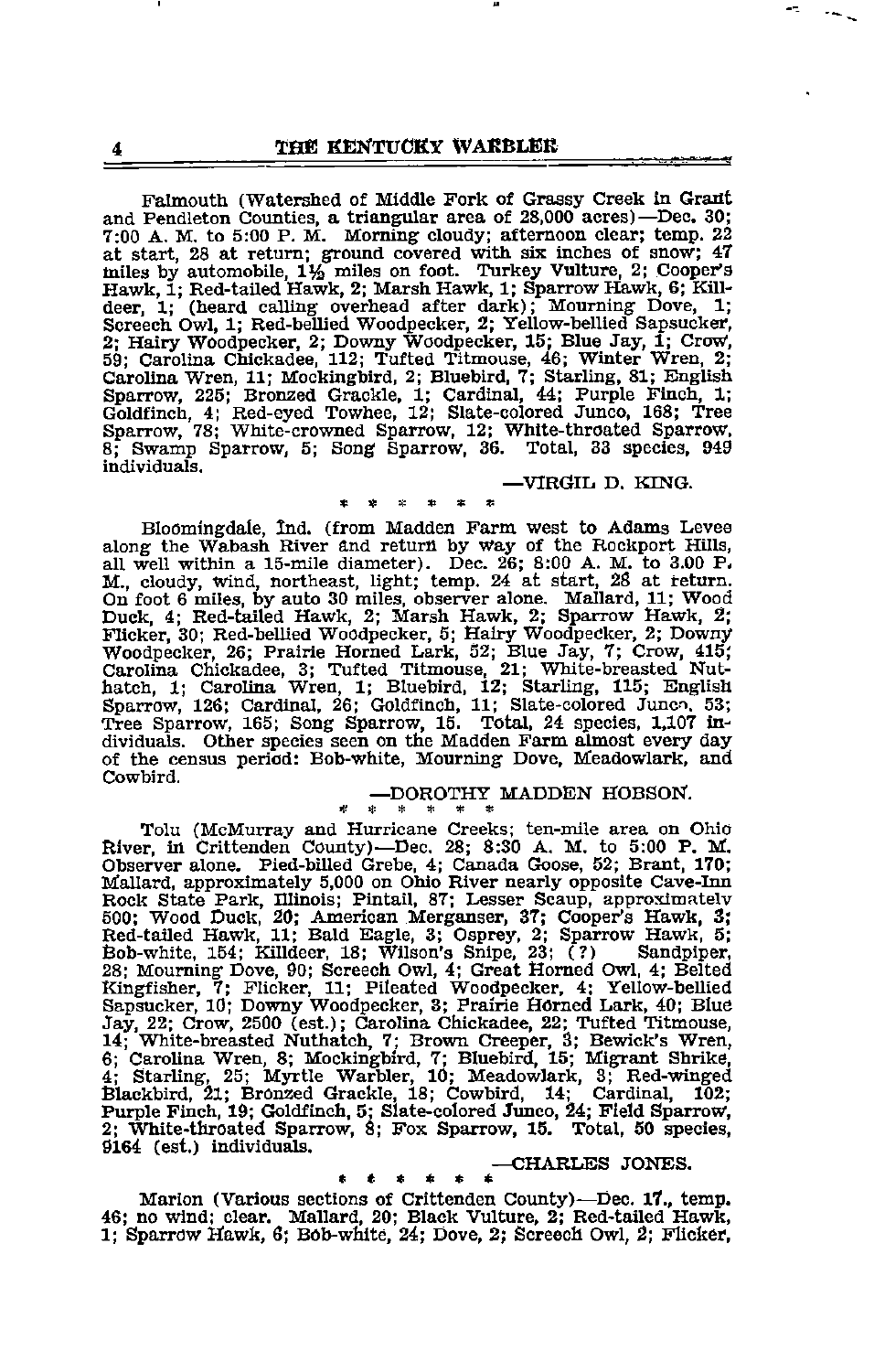10; Pileated Woodpecker, 7; Red-bellied Woodpecker, 2; Downy Wood pecker, 9; Hairy Woodpecker, 9; Prairie Horned Lark, 24; Blue Jay, 13; Crow, 65; Carolina Chickadee, 36; Tufted Titmouse, 45; Marsh Wren, 1; Bewick's Wren, 1; Carolina Wren, 11; Mocl^gbird, 13; Robin, 2; Bluebird, 32; Migrant Shrike, 4; Starling, 22; Meadowlark, 5; Cowbird, 14; Cardinal, 69; Goldfinch, 2; Towhee, 5; Slate-colored Junco, 162; Field Sparrow, 16; Chipping Sparrow, 2; Tree Sparrow, 2; Vesper Sparrow, 2; White-crowned Sparrow, 2; White-throated Sparrow, 3; Fox Sparrow, 4; Swamp Sparrow, 1; Song Sparrow, 7. Total, 40 species, 659 individuals.

# $-C.$  L. AND DR. T. ATCHISON FRAZER.

Glasgow (Richey, Starr, Darter, Wininger Farms; along Beaver Creek)—Dec. 24; 7:20 A. M. to 4:10 P. M. Clear, light snow on ground; wind, N. E., strong; temp. 31. Twelve miles on foot. Turkey Vulture, 8; Black Vulture, 2; Sharp-shinned Hawk, 1; Red-tailed Hawk, 1; Marsh Hawk, 1; Sparrow Hawk, 2; Bob-white, 22; Mourn ing Dove, 8; Belted Kingfisher, 2; Flicker, 4; Pileated Woodpecker, 4; Red-bellied Woodpecker, 3; Hairy Woodpecker, 1; Downy Woodpecker, 9; Prairie Horned Lark, 5; Blue Jay, 11; Crow, 589; Carolina Chick adee, 38; Tufted Titmouse, 42; Winter Wren, 1; Carolina Wren, 17; Mockingbird, 1; Bluebird, 7; Golden-crowned Kinglet, 8; Migrant Shrike, 1; Myrtle Warbler, 4; English Sparrow, 27; Cardinal, 41; Purple Finch, 13; Goldfinch, 46; Red-eyed Towhee, 4; Slate-colored Junco, 182; Tree Sparrow, 51; Field Sparrow, 21; White-crowned Sparrow, 5; White-throated Sparrow, 65; Fox Sparrow, 8; Swamp Sparrow, 7; Song Sparrow, 29. Total, 39 species, 1291 individuals. still wild. There were few birds to be seen until near noon, when the sun became very bright. The oddity of the census was the failure to find two very common species, the Starling and tie Meadowlark.

#### —RUSSELL STARR.

Example 1 and the Cedar Hill)—Dec. 31; 9:00 A. M. to 4:00 P. M. Fair in morning;<br>Cedar Hill)—Dec. 31; 9:00 A. M. to 4:00 P. M. Fair in morning;<br>Cloudy in afternoon. No wind; temp. 13 at start, 25 at return. Observers in two parties, about six miles on foot. Turkey Vulture, 3; Red-shouldered Hawk, 2; Marsh Hawk, 2; Sparrow Hawk, 4; Bobwhite, 9; Killdeer, 5; Mourning Dove, 19; Barred Owl, 2; Flicker, 37; Pileated Woodpecker, 4; Red-bellied Woodpecker, 22; Yellow-bellied Sapsucker, 2; Hairy Woodpecker, 2; Downy Woodpecker, 30; Prairie Horned Lark, 11; Blue Jay, 51; Crow, 96; Carolina Chickadee, 23;<br>Tufted Titmouse, 75; White-breasted Nuthatch, 6; Brown Creeper,<br>2; Carolina Wren, 35; Mockingbird, 5; Robin, 3; Hermit Thrush, 8; Bluebird, 8; Golden-crowned Kinglet, 1; Migrant Shrike, 2; Starling, 11; Mjo-tle Warbler, 21; English Sparrow, 16; Meadowlark, 147; Rusty Blackbird, 63; Bronzed Grackle, 18; Cardinal, 70; Purple Finch, 7; Goldfinch, 9; Red-eyed Towhee, 77; Savannah Sparrow, 8; Slate-colored Junco, 159; Tree Sparrow, 29; Field Sparrow, 21; White-crowned Sparrow, 1; White-throated Sparrow, 44; Fox Sparrow, 2; Song Sparrow, 11. Total, 46 sp

—John B. Calhoun, Conrad Jamison, Jr., Arthur McMurray, A. F. Ganier, William Simpson, and Gordon Wilson.

• 9 « s \* «

Louisville (Ohio River from Sixth Street to Taylor Creek; Chero kee Park, Cave Hill Cemetery, Indian Hills, Prospect area and ad jacent territory, by car and on foot)—Dec. 17; 7 A. M. to 4 P. M.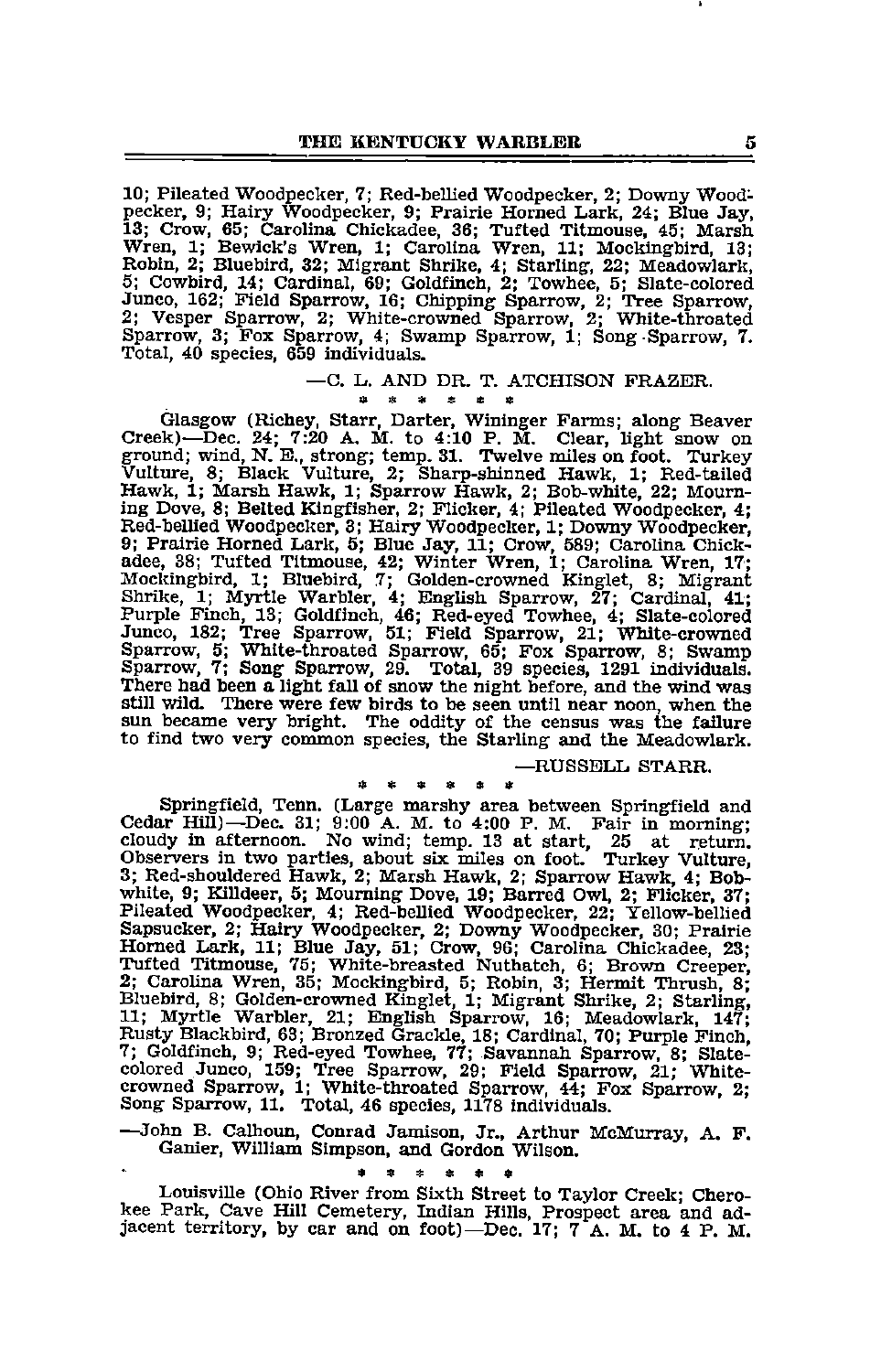Clear; wind, S. W., light; temp. 49 at start, 59 at return. Observers in groups as follows: Party I, 5 observers, 10 miles by car, 7 afoot, <sup>8</sup> hours; Party II, <sup>1</sup> observer, <sup>30</sup> miles by car, <sup>3</sup> afoot, <sup>9</sup> hours; Party III, 3 observers, 10 miles by car, 10 afoot, 15 hours; Party IV, 1 observer, 1 miles afoot, 1 hour; Party V, 1 observer, 3 miles afoot, 3 hours; Party VI, 1 observer, 4 miles afoot, 4 hours. Total miles by car, 50; total miles afoot, 28; total hours, 40. Pied-billed Grebe, 1 (first Christmas census record; seen on Ohio River near Indian Hills Road and watched through 24x glasses by Miss Slack and Dr. Lovell);<br>Mallard, 6; Wood Duck, 8 (first Christmas census record; seen on Mallard, 6; Wood Duck, 8 (first Christmas census record; seen on<br>lake at Sleepy Hollow by Miss Schneider and party); Lesser Scaup,<br>3; American Golden-eye, 5; Cooper's Hawk, 1; Red-tailed Hawk, 1;<br>Red-shouldered Hawk, 4; Ma Seen by Mr. Carpenter near Goose Creek); Herring Gull, 2; Mourning Dove, 1; Screech Owl, 1 (found dead); Barred Owl, 2; Belted King fisher, 8; Flicker, 7; Red-bellied Woodpecker, 13; Hairy Woodpecker, 6; Downy Woodpecker, 26; Prairie Horned Lark, 8; Blue Jay, 28; Crow, 154; Carolina Chickadee, 78; Tufted Titmouse, 82; Whitebreasted Nuthatch, 10; Brown Creeper, 8; Winter Wren, 6; Carolina Wren, 25; Mockingbird, 33; Robin, 8; Bluebird, 13; Golden-crowned Kinglet, 5; Ruby-crowned Kinglet, 3 (first Christmas census record; seen by Miss Schneider and party); Cedar Waxwing, 8; Migrant Shrike, 2; Starling, 14,000 (estimate of those roosting on buildings in downtown area); Myrtl Song Sparrow, 38. Total, 52 species, 15,329 individuals. White throated Sparrows were seen during the census week, but are very rare this winter. The rarity of the ducks was due to the open Winter thus far.

—Leonard C. Brecher, Floyd S. Carpenter, W. M. Clay, Amy Deane, James LaFollette, Vera Henderson, Harvey B. Lovell, Helen Peil, Evelyn Schneider, Mabel Slack. Audrey Wright, Emilia Yunker—Members of the Beckham Bird Club, Louisville Chapter of the Kentucky Ornithological Society.<br>\* \* \* \* \* \*

Hueysville, Floyd County (Along Beaver Creek and return by way of wooded mountainside)—Dec. 25: 9:00 A. M. to 3:00 P. M. Clear;<br>six inches of snow; temp. 25 to 32. Total miles, 4; observer alone.<br>Sparrow Hawk, 1; Bob-white, 3; Mourning Dove, 3; Hairy Wood-<br>pecker, 1; Downy Woodpecker, breasted Nuthatch, 2; Starling, 20; English Sparrow, 15; Red-winged Blackbird, 20; Meadowlark, 15; Cardinal, 20; Goldfinch, 4; Slate-colored Junco, 25; Field Sparrow, 8; Song Sparrow, 15. Total, l9 species, 186 individuals.

—JOHN A. PATTEN.

#### \* « « c «i •

Science Hill—Dec. 25; 8:00 to 10:00 A. M. and 1:30 to 3:00 P.<br>M. Clear; two inches of snow; temp. 25 to 35; two miles through fields and swamp lands; observers together. Bob-white, 4; Mourning Dove, 20; Hairy Woodpecker, 1; Downy Woodpecker. 1: Blue Jay, 2: Crow, 15; Carolina Chickadee, 9: Tufted Titmouse, 15; White-breasted Nuthatch, 2; Carolina Wren, 6; Mockingbird, 4; English Sparrow,

G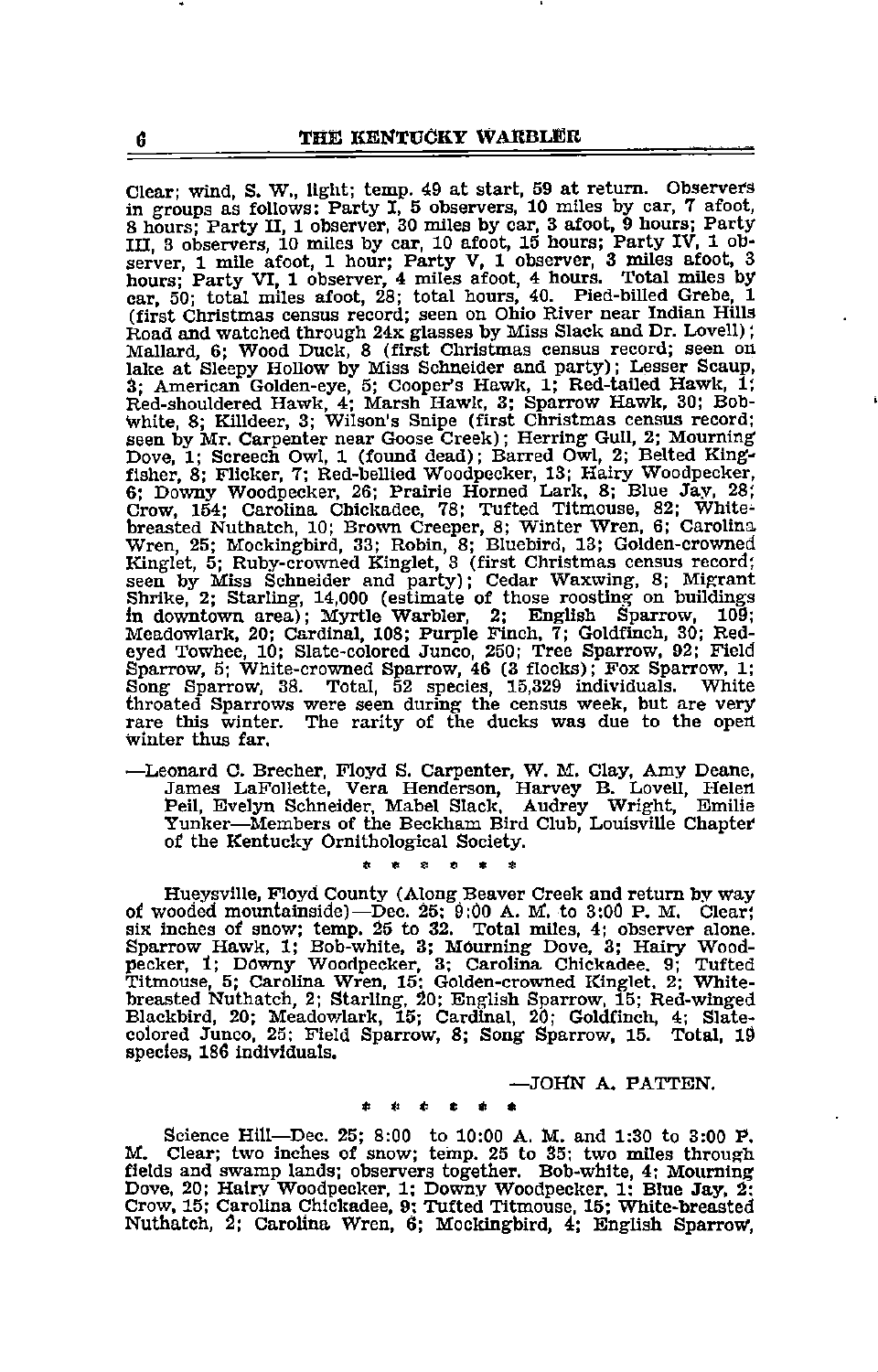25; Meadowlark, 100; Cardinal, 11; Goldfinch, 5; Slate-colored Junco 80; Tree Sparrow, 2; Song Sparrow, 10. Total, <sup>18</sup> species, <sup>312</sup> indi viduals.

# —BEN AND DAN WESLEY. »«««•\*

McMillan, Luce County, Michigan—Dec. 25. Cloudy; 3 to 4 inches of snow: temp. 24 to 26: strong northwest wind: lake frozen over of snow; temp. 24 to 26; strong northwest wind; lake frozen over since December 15. Covered  $4\frac{1}{2}$  miles, on foot, through cut-over land, woods, fields, and shore of McCormick Lake. Canada Ruffed Grouse, 2; Hairy Woodpecker, 1; Blue Jay, 3; Black-capped Chickadee, 5; White-breasted Nuthatch, 1; Northern Shrike, 1; English Sparrow, 21; Common Redpoll, 1 (heard); Snow Bunting, 240. Total, 9 species, 275 individuals. Other species observed this month: Greater Prairie Chicken, Northern Downy Woodpecker, Starling and Canadian<br>Pine Grosbeak. Weather conditions have been favorable for birds Pine Grosbeak. Weather conditions have been favorable for birds<br>so far this season, since there have been no severe snow storms nor<br>cold waves. The absence of Siskins, Crossbills, and others is due to<br>a scarcity of cones o beech nuts. Buds on birches, ironwoods, and hazel bushes—the favorite food for the Ruffed Grouse—are plentiful.

 $-$  OSCAR McKINLEY BRYENS.

 $\mathbf{r}$ 

Bowling Green (Chaney, McElroy, Covington, Smith and Honaker farms; along Jennings Creek; along Drake's Creek)-Dec. 17; 6:45 farms; along Jennings Creek; along Drake's Creek)—Dec. 17; 6:45 A. M. to 5:00 P. M. Clear; wind, southwest, light; temp. 45 at start, 60 at return. Observers in groups as follows: Party I, 2 observers, 12 miles on foot, 91/2 hours; Party II, 2 observers, 12 miles on foot, 91/2 hours; Party II, 2 observers, 12 miles on foot, 91/2 hours; Party III, 2 obse Goose, 11; Turkey Vulture, 25; Black Vulture, 9; Sharp-shinned Hawk, 1; Cooper's Hawk, 1; Red-tailed Hawk, 5; Marsh Hawk 2- Sparrow Hawk, 3; Bob-white, 3; Killdeer, 2; Wilson's Snipe, 1; Mourning Dove, 40; Screech Owl, 1; Barred Owl, 3; Belted King-<br>Mourning Dove, 40; Screech Owl, 1; Barred Owl, 3; Belted King-<br>fisher, 2; Flicker, 25; Pileated pecker, 15; Yellow-bellied Sapsucker, 1; Hairy Woodpecker, 1; Downy Woodpecker, 33; Prairie Horned Lark, 98; Blue Jay, 56; Crow, 738; Carolina Chickadee, 94; Tufted Titmouse, 60; White-breasted Nut-hatch, 4; Brown Creeper, Mockingbird, 36; Robin, 18; Hermit Thrush, 10; Bluebird, 81; Golden-<br>crowned Kinglet, 5; Cedar Waxwing, 137; Migrant Shrike, 1; Starling,<br>1088; Myrtle Warbler, 46; English Sparrow, 388; Meadowlark, 73;<br>Red-winged Blackbird 4; Slate-colored Juliot, 220, Pield Sparrow, 4, Willie-Colored Companion, 2007, 75; White-throated Sparrow, 44; Swamp Sparrow, 16; Song Sparrow, 51. Total, 54 species, 2913 individuals. Other species recorded during Christ

- Jo Allen Bryant, Charles Jones, L. Y. Lancaster, Russell Starr. Charles L. Taylor, Gordon Wilson.

### SOIL CONSERVATION AND BIRD LIFE By FOREST DURAND

#### (Given at Paducah Meeting of K. O. S.)

It is with considerable hesitance that I come to speak before your group tonight, for although I have been interested in birds from my earliest remembrance, I fully realize my short-comings as an orni-

K.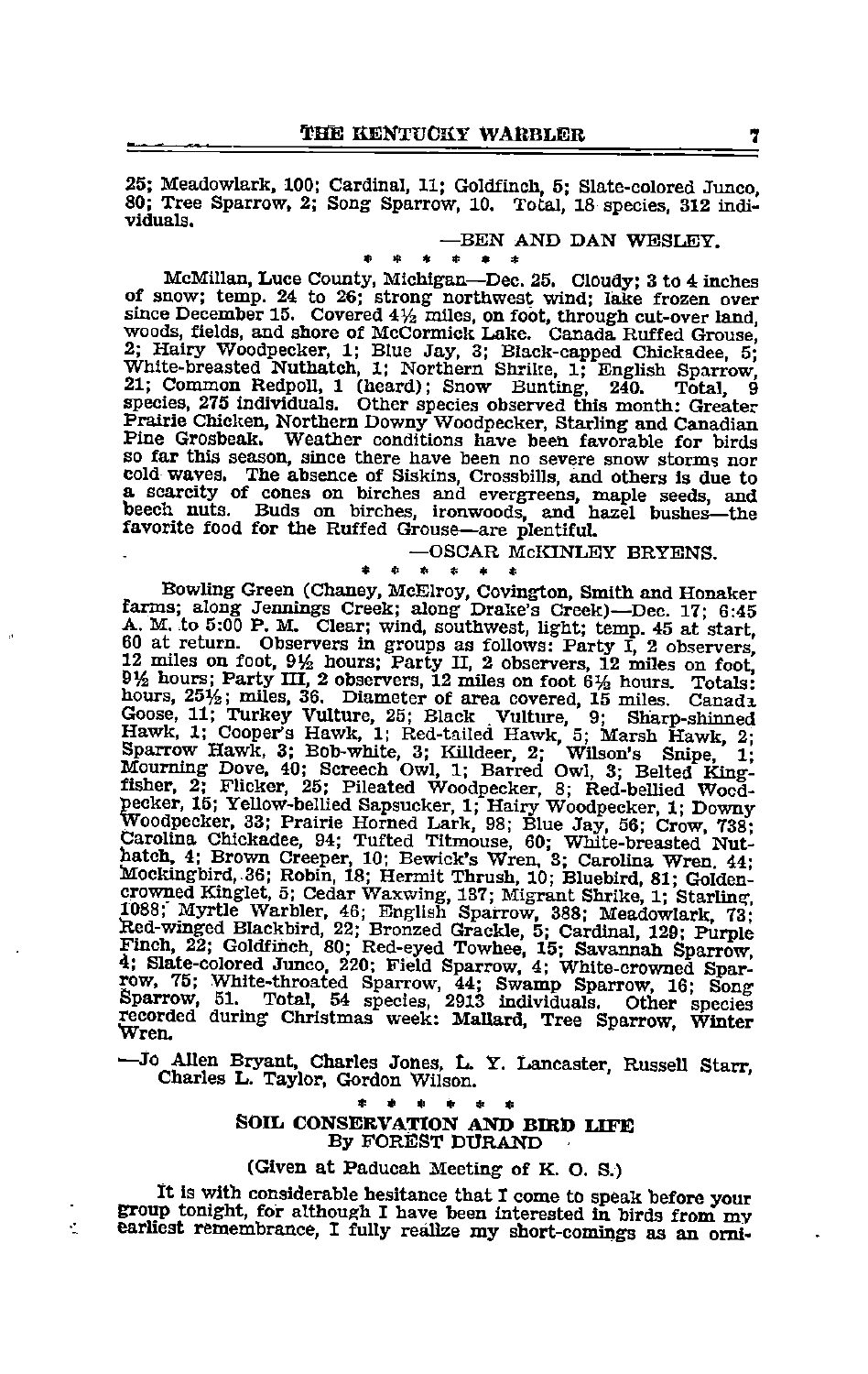thologist. You have listened during this meeting to several very interesting addresses and discussions by people well versed in the field of bird lore, and I doubt if there is much that I cm add to what they have said concerning the field of ornithology. Therefore, I wish to thank you for your courtesy in inviting me to speak at this time and also for the time which you have already allotted me today.

However, even though I might not be even an amateur ornith ologist or be connected with this field of study in any way, I feel that through the service with which <sup>I</sup> am connected we have <sup>a</sup> com mon ground of thought and interest. As an ornithological group you are interested in bettering conditions for birds and related forms of wildlife. Primarily you are interested in the preservation of an Primarily you are interested in the preservation of an adequate breeding stock and the maintenance of favorable environmental conditions of ample food, water, and cover. What is necessary for this? Land! And here is the common ground upon which we meet.

For land to be favorable to bird life it must be kept in <sup>a</sup> certain condition. The fertile topsoil must be held in place. It must not be allowed to wash down and choke up the streams and ponds where the Herons and Kingfishers live. The rolling hillsides must be kept in meadow and pasture to conserve the fertility of the soil and offer <sup>a</sup> home for Meadowlarks and Mourning Doves; the steep hillsides must be kept in woodland, which holds the land in place and fur nishes a habitat for innumerable forms of wildlife; if gullies are present, they must be planted with trees and shrubs, which both rebuild the scarred soil and provide a home for Quail and Sparrows; if woodlands are unfenced, burned, and trampled by stock, they must be fenced in order to give young trees <sup>a</sup> chaiice to grow and furnish <sup>a</sup> haven for Warblers and Vireos; if fences cross the slope, they must be allowed to vegetate, form a barrier to erosion and a travel lane for the Mockingbird, the Cardinal, and the Catbird. If sheet-eroded pastures have been worn transparent by rain and overgrazing, they should be sown with sericea to rest and recuperate the tired earth and furnish food for birds. If ponds are being converted into stinking mud puddles, they must be protected from stock trampling and have their borders plan become healthful sources of drinking water for farm animals, things of beauty on the landscape, and homes for water fowl.

Soil conservation and wildlife conservation go hand in hand. They are inseparable. That thin, life-giving placenta, that source of all existence, both plant and animal, which spreads over the earth's surface and which has been worn through in far, far too many places—the soil must be restored and preserved. Without it there plance in the solid must be restored and produce it the solid must be restored as a upland birds; sheet-eroded fields furnish no food for Killdeer, Quail, upland birds; sheet-eroded fields furnish no food for Killdeer, Quail, or Meadowlarks; passerine birds find scanty quarters in burned or stock-trampled woodlands; and sandpipers, grebes, or ducks find little encouragement in sand-clogged streams or muddy ponds.

These conditions must be improved, and, further than that, they must be improved on private lands, for most of the country still belongs to private individuals. If a state or federal agency sets up a refuge of one acre and private landowners clear off two acres of woodland, the total amount of land where birds might live has been<br>reduced. If the State Conservation Department establishes a reduced. If the State Conservation Department establishes a thousand-acre refuge and farmers througout the state cut down or burn two thousand acres of bushy fence rows, the sum total of wild-

 $\overline{\mathbf{R}}$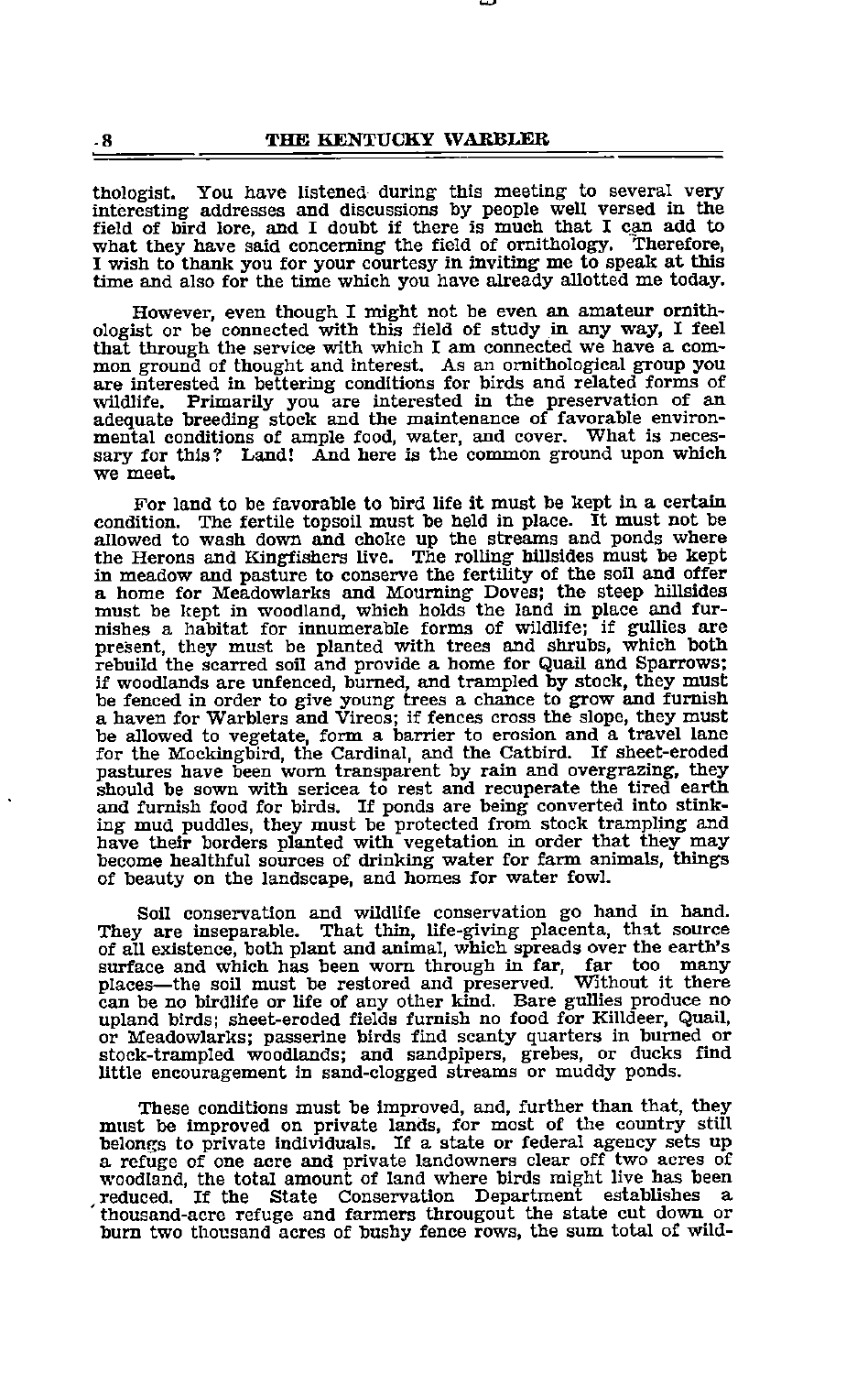life area has been reduced. If a county builds a fifty-acre lake and on private land one hundred acres of ponds go dry or fill up with silt, our waterfowl and shorebirds have less territory than before. We may be able to go to these special public places and see interesting things, but it is the private land which must continue to produce the bulk of our birdlife.

It is here that the Soil Conservation Service comes into the picture, for this service, through its demonstration projects and CCC Camps, reaches out to the private landowner and the farmer and working with him establishes certain practices on his farm which some figures which I would like to read to you. In the state of Kentucky on private lands cooperating with the Soil Conservation Service:

12,000 acres of trees have been planted. Many of these acres prior to planting were gullied shambles devoid of all life, both plant and animal. Usually borders of planting areas are set with trees and shrubs particularly suited to wildlife utilization.

Thousands of yards of cropland and pasture gullies have been Set with shrubs and vines.

•Approximately 4,000 acres of strip cropping have been establish ed.

18,000 acres of existing woodlands, many of which were formerly devastated by the trampling feet of livestock, are now protected by

Though these figures represent great improvements for birds and wildlife in this state, the farms upon which this work has been done are scattered. They are really only demonstrations. From this point on, whatever is accomplished depends largely upon to what extent private landowners adopt practices which have proved successful on these demonstration farms. I feel that organizations such as yours can accomplish much by encouraging such a spread of practice. Probably the Soil Conservation Districts Program which has been started in thirty-six states, offers the greatest opportunity to date, for under this plan local landowners organize and administer <sup>a</sup> conservation program of their own.

These districts are authorized to call upon not only the Soil Conservation Service but any other federal or state agency which might be concerned for aid in carrying out their program. Every member of this society should a the soil Conservation District Plan, for I sincerely believe that as<br>these locally organized and administered conservation programs<br>spread over the land, they will result in a great improvement of conditions for birdlife than anything which has been done since the whiteman first landed on these shores. I would like to again call your attention to the fact that under <sup>a</sup> district plan this betterment of conditions would not be confined to scattered farms but would spread over all lands composing a district.

#### A BREEDING BIRD CENSUS

#### By VIRGIL D. KING

In the spring of 1937 the Soil Conservation Service planted black locust seedlings on a bare and badly gullied three-acre field on the farm of Francis S. Simpson (Grant County, Kentucky). Before the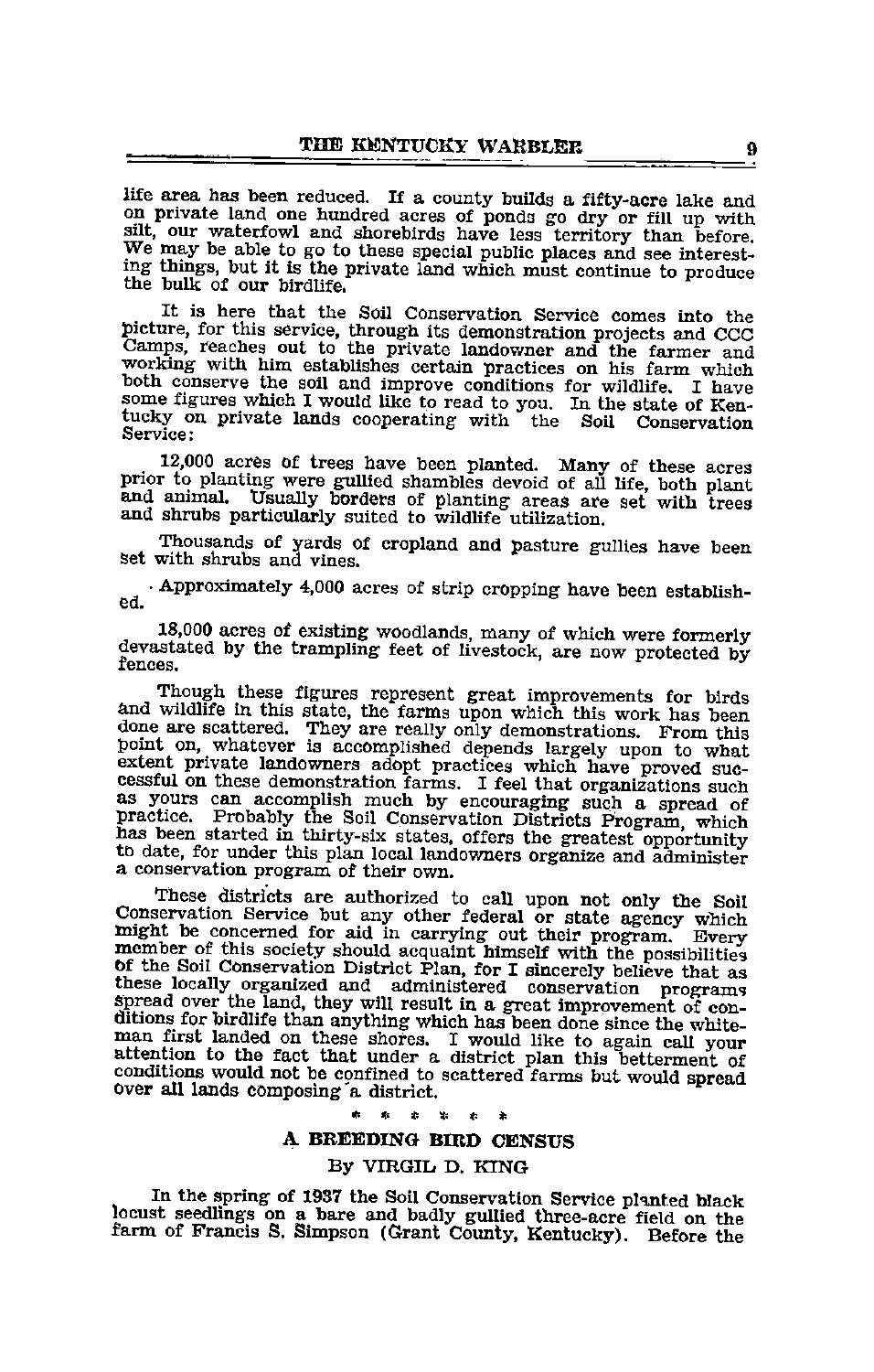locusts were planted, the field yas fenced, and the owner agreed not to pasture the field for at least five years. These precautions were taken because over-grazing is closely associated with severe erosion; also, grazing often destroys the habitats of many forms of wildlife.

The field was so severely eroded and destitute of vegetation at the time of planting that few, if any forms of wildlife could have subsisted on it. The black locust seedlings have grown rapidly, and native vegetation has thrived imder protection. As a result, a good cover has developed, and active erosion has been stopped.

The writer made a study during the past summer of the bird life on the field. The study attempted to determine how extensively the field was being utilized by birds. This information would indi cate the extent to which the field had been made attractive to wild-life.

The first attempt to find nests was made on May 29. Five Field Sparrow nests, one Grasshopper Sparrow nest, and one Meadowlark nest were found. Subsequent observations of these nests and at tempts to find other nests were made on June 2, June 10, June 20, July 13, July 21, August 9, and October 16.

Fifteen occupied nests of six different species were located: Field Sparrow, 7; Grasshopper Sparrow, 1; Indigo Bunting, 2; Meadow Lark, 1; Catbird, 3; and Yellow-breasted Chat, 1. The periodic observation indicated that young were successfully brooded in thirteen of these nests. The accompanying table gives additional data.

Eight unoccupied nests were found. Although unoccupied when found, there was evidence that most of these nests had been occupied by fledglings during the summer. The unoccupied nests were, for the most part, those of the Field Sparrow. Five of these nests were first found on October 16. These nests, together with two found on July <sup>21</sup> and August 9, respectively, indicate that at least seven dif ferent pairs of Field Sparrows reared two broods on the field.

Other birds observed feeding in the field were, Downy Wood pecker, Blue-gray Gnatcatcher, Red-eyed Towhee, Vesper Sparrow, Lark Sparrow, Goldfinch, Mockingbird, Brown Thrasher, and Yellow-<br>billed Cuckoo.

It would be impossible to calculate the number of insects which the aforementioned birds consumed during the summer and even more difficult to estimate their value to the farmer. It can be safely concluded, though, that the bird-life-carrying capacity of the field has increased several hundred per cent since 1937.

> $2.5$  $\mathbf{r}_\mathrm{R}$

#### THE SONG SPARROW IN KENTUCKY

The request of the editor in our summer issue has already borne<br>some fruit. You will recall that you were urged to report on the<br>seasonal status of the Song Sparrow in your particular area of the state. Leonard C. Brecher reports that the species is found the yearround at Louisville. Robert Mengel found it in July at London. Dr. Wilfred A. Welter reports that it breeds in the mountains to the Tennessee line. Other items about the Song Sparrow would be ap preciated by the editor.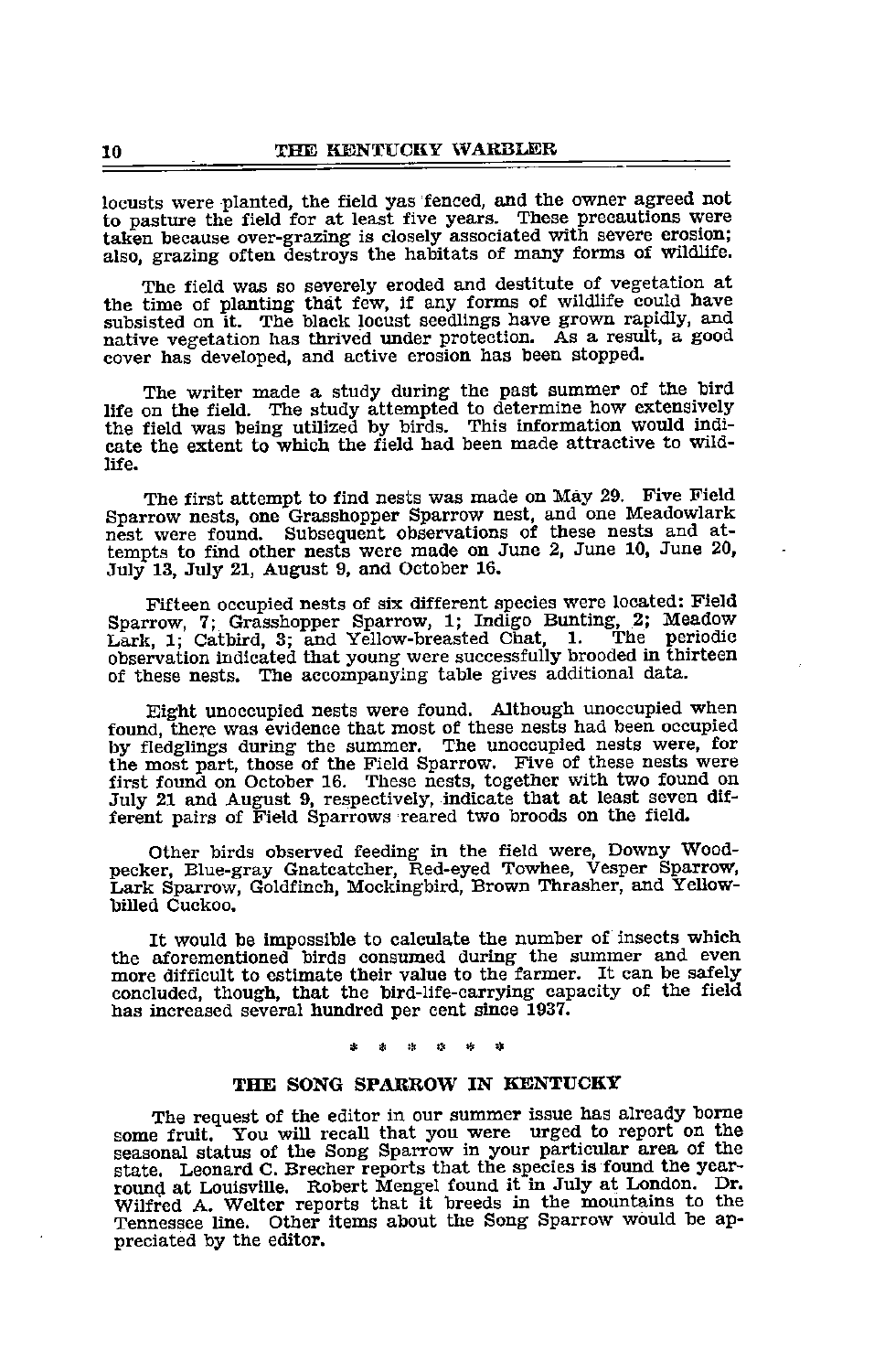| Nests and Species       |                               |                       | DATE OF OBSERVATION AND CONTENTS |                    |               |                                            |                          |         |                       | LOCATION       |             |                 |
|-------------------------|-------------------------------|-----------------------|----------------------------------|--------------------|---------------|--------------------------------------------|--------------------------|---------|-----------------------|----------------|-------------|-----------------|
|                         | 29<br>May                     | June 2                | $J$ une $10$                     | June 20            | $July$ 13     | July 21                                    | Aug. 9 Locust            |         | Ground                | Crata-<br>egus | FOW<br>Yar- | Black-<br>berry |
| Field Sparrow           | <b>Remok</b><br><sub>co</sub> | 3 young               | empty                            |                    |               | $\cdot$                                    |                          |         | grass x<br>poverty    |                |             |                 |
| Field Sparrow           | m<br>3egg                     | deserted              |                                  |                    |               |                                            |                          |         | locust x<br>base of   |                |             |                 |
| Field Sparrow           | 2eggg                         | 4 eggs                | 2 eggs<br>2 young                |                    |               |                                            |                          | $1'$ up |                       |                |             |                 |
| Field Sparrow           | 2 eggs<br>2 young             | 4 young               | empty                            |                    |               |                                            |                          |         | locust x<br>đ<br>base |                |             |                 |
| Field Sparrow           | young<br>$\mathbf{\hat{z}}$   | young<br>$\mathbf{a}$ | empty                            |                    |               |                                            |                          |         |                       |                | ×           |                 |
| Grasshopper Sparrow     | 5 eggs                        | eggg<br>LQ.           | $\frac{1}{4}$ egg<br>4 young     | 1 egg<br>infertile |               |                                            |                          |         | M                     |                |             |                 |
| Meadowlark              | 3 eggs                        | 4 eggs                |                                  | 4 young            |               |                                            |                          |         | ×                     |                |             |                 |
| Indigo Bunting          |                               |                       |                                  |                    | 4 eggs        | 4 young                                    |                          | ę<br>ò  |                       |                |             |                 |
| Indigo Bunting          |                               |                       |                                  |                    | $e$ ggg<br>e, | 4 eggs spilled<br>on ground                |                          |         |                       |                |             | к               |
| Cathird                 |                               |                       |                                  |                    | erg<br>e9     | 3 eggs                                     |                          | ę<br>÷  |                       |                |             |                 |
| Catbird                 |                               |                       |                                  |                    | $2$ young     | saw 1 young<br>empty                       |                          | ę<br>î. |                       |                |             |                 |
| Chat<br>Yellow-breasted |                               |                       |                                  |                    | 4 eggs        | $\frac{1}{3}$ egg $\frac{1}{3}$ tiny young | fidura                   |         |                       | ×              |             |                 |
| Catbird                 |                               |                       |                                  |                    |               | eggs<br>os                                 | young<br>$2\overline{u}$ | Ê<br>ò  |                       |                |             |                 |
| Field Sparrow           |                               |                       |                                  |                    |               | 3 eggs                                     | empty                    |         |                       |                |             | И               |
| Field Sparrow           |                               |                       |                                  |                    |               |                                            | 3 eggs                   |         |                       |                |             | ×               |

 $\hat{\mathbf{r}}$